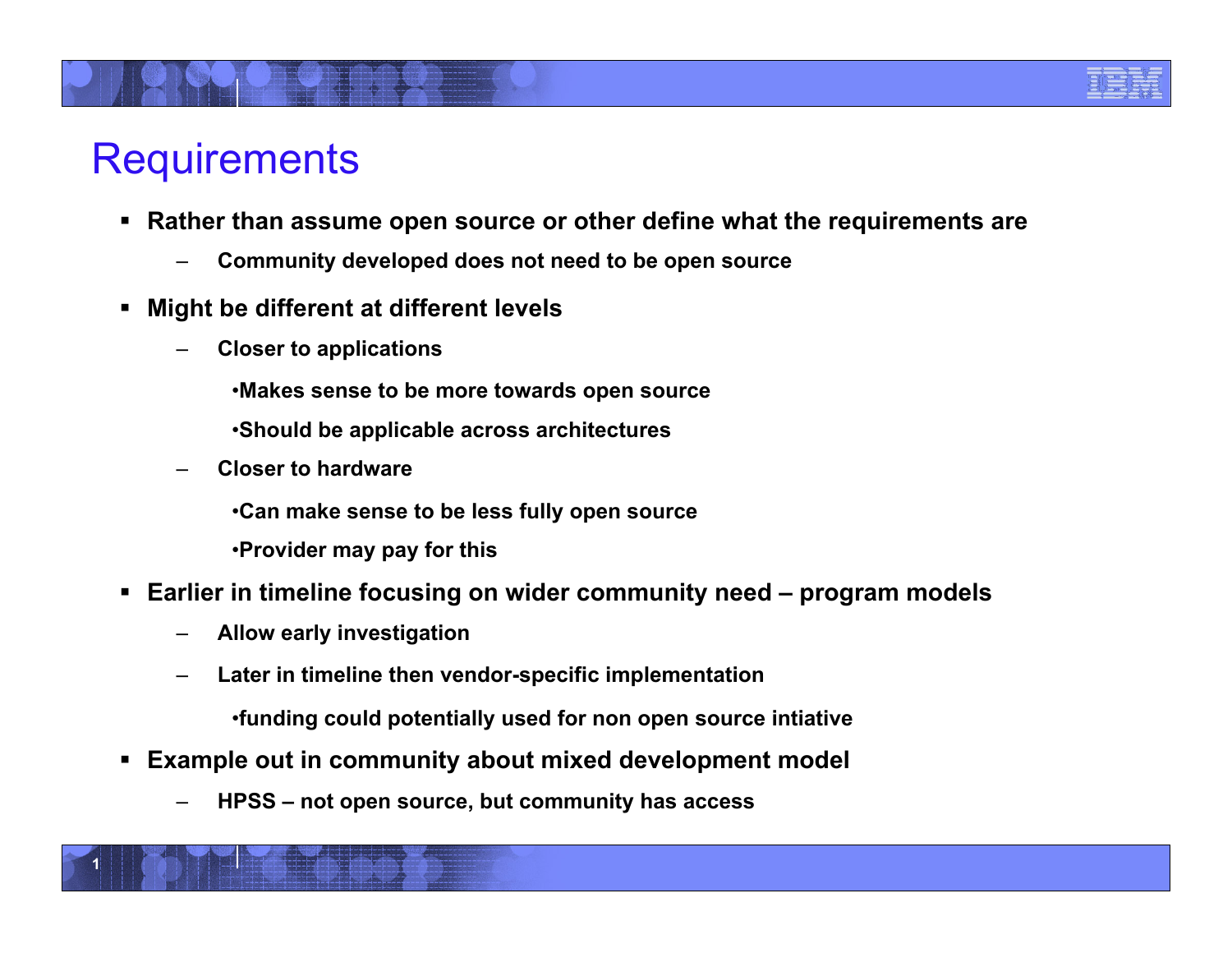## **Requirements**

- **Community wants** 
	- **Does not want to be limited to full proprietary solution**
	- **Flexibility to replace components of stack**
	- **Open API**
	- **Leverage investment**
	- **Applications to have common environment**
- **Provider** 
	- **Not be held responsible for components that do not have control over**
- **Facility** 
	- **Level of quality**
	- **Best value**

**Need 3-way relationship so all parties are involved in delivering end solution**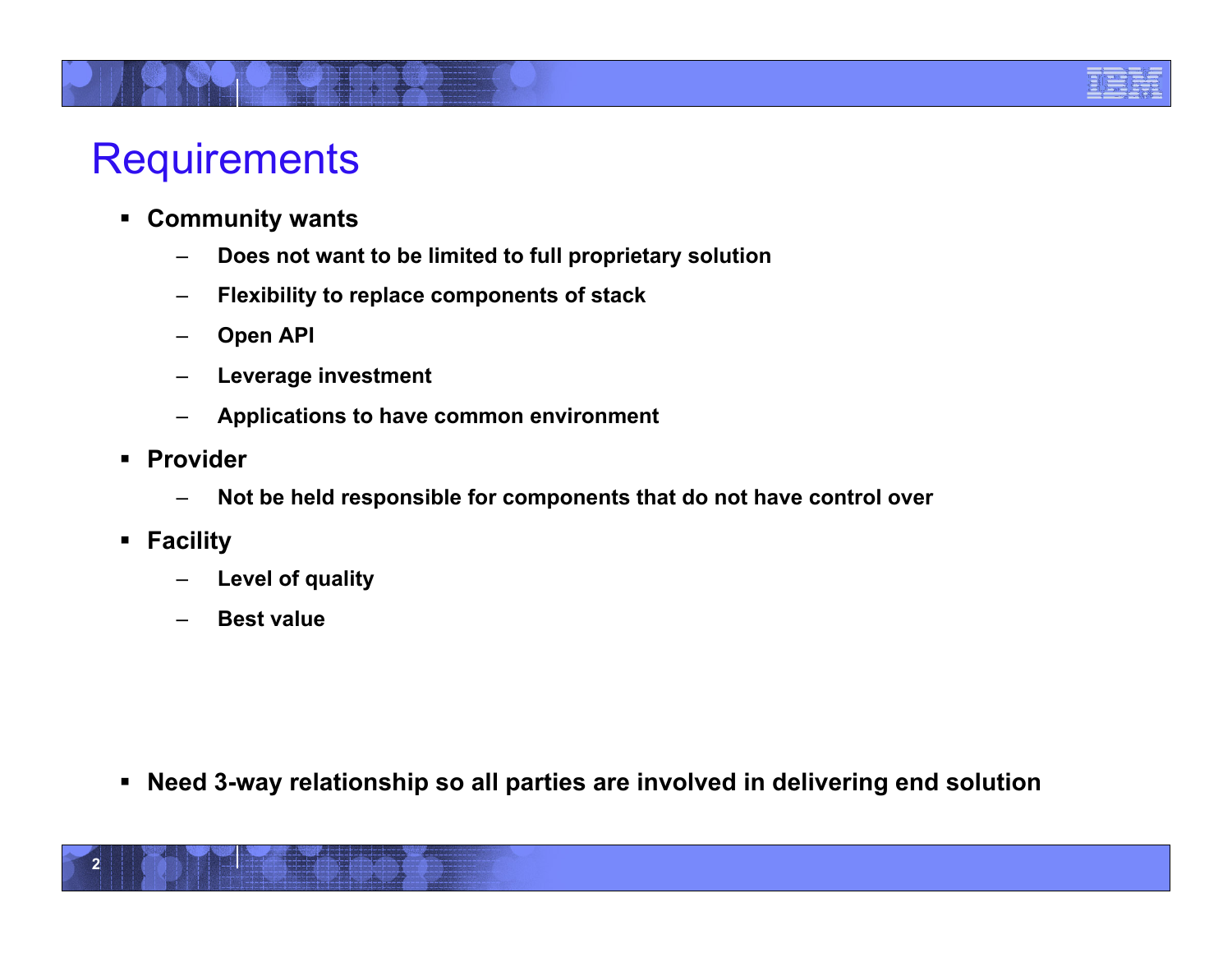## What is suggested Model for software

| <b>Hard quadrant for vendor</b><br><b>Community Developed</b><br><b>Provider Supported</b> | <b>Community Developed</b><br><b>Community Supported</b> |
|--------------------------------------------------------------------------------------------|----------------------------------------------------------|
| <b>Provider Supplied</b>                                                                   | <b>RFP</b>                                               |
| <b>Provider Supported</b>                                                                  | <b>Provider Supplied</b>                                 |
| <b>RFP and acceptance</b>                                                                  | <b>Community Supported</b>                               |

\*developed implies who implemented \*supplied could be co-developed

**3**